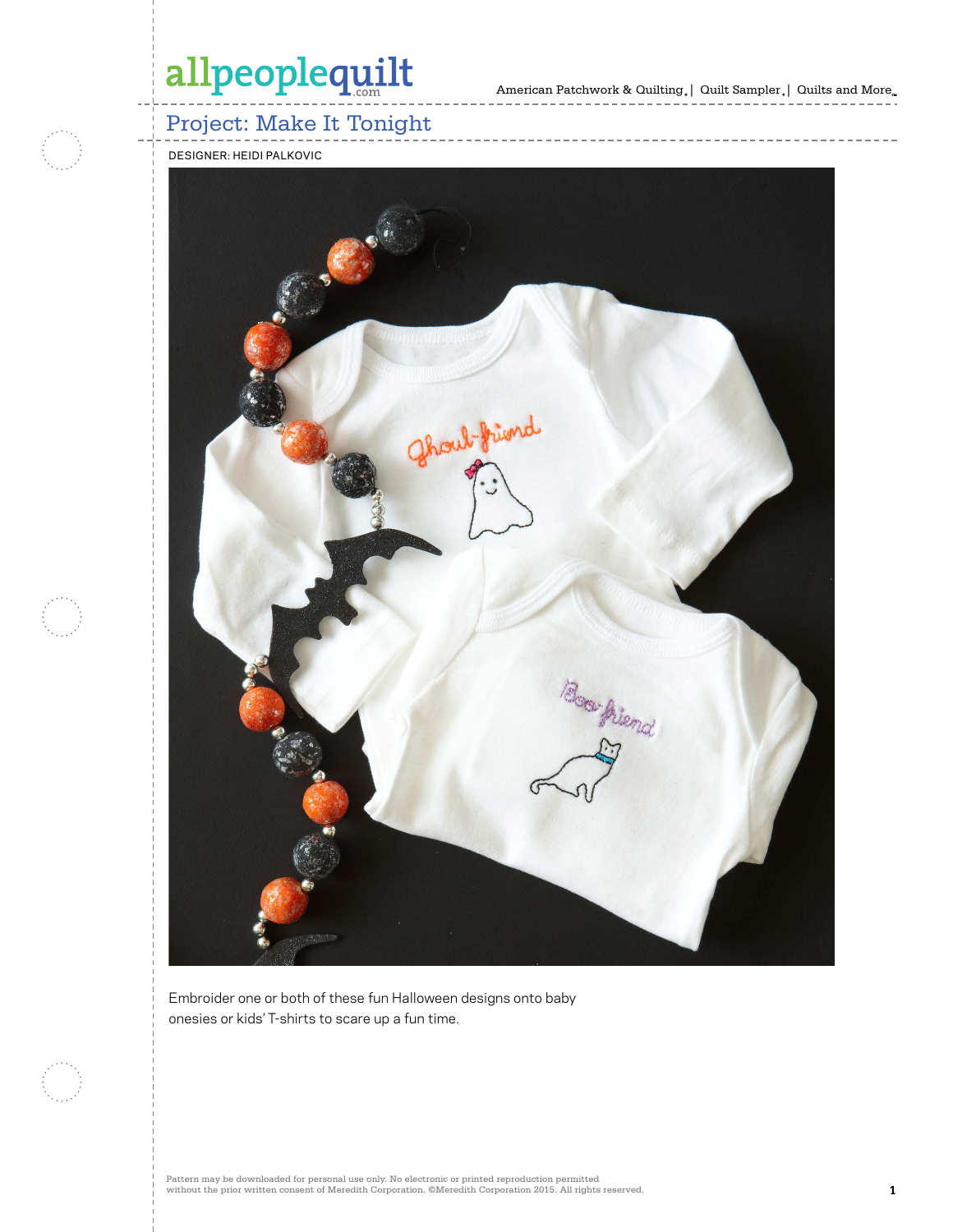#### Project: Make It Tonight



### **Materials**

- FOR BOTH ONESIES
- **•** Two plain white baby onesies
- **•** Lightweight fusible stabilizer
- **•** Embroidery floss: fluorescent orange, black, fluorescent pink, fluorescent purple, and fluorescent blue
- **•** Pencil or disappearing-ink marking pen
- **•** Tapestry needle
- **•** Embroidery hoop (optional)

#### Embroider Baby Girl Onesie

- 1. Tape Halloween Baby Girl Onesie Full-Size Embroidery Pattern on *page 4* to a light box or bright window. Trace embroidery pattern onto front of onesie using a pencil or disappearing-ink marking pen.
- 2. Cut a piece of fusible stabilizer that is slightly larger than the embroidery pattern. Following manufacturer's instructions, fuse stabilizer onto back of traced design.
- **3.** Secure traced onesie in an embroidery hoop if desired.
- 4. Using three strands of fluorescent orange embroidery floss, backstitch the word "Ghoul-friend."

 To backstitch, refer to Backstitch Diagram and pull needle up at A. Insert it back into fabric at B, and bring it up at C. Push needle down again at D and bring it up at E. Continue in same manner.

**5.** Using three strands of black embroidery floss, backstitch the ghost, bow, and smile.

**6.** To make eyes, stitch two French knots using three strands of black floss.

 To make a French knot, pull floss through at the point where knot is desired (A on French Knot Diagram). Wrap floss around needle two or three times. Insert tip of needle into fabric at B,  $\frac{1}{16}$ " away from A. Gently push wraps down needle to meet fabric. Pull needle and trailing floss through fabric slowly and smoothly.

**7.** Fill in bow using three strands of fluorescent pink embroidery floss and small straight stitches to complete baby girl onesie. To make a straight stitch, pull needle up at A (Straight Stitch Diagram), insert it back into fabric at B, and bring it up at C. Continue in same manner.

#### Embroider Baby Boy Onesie

Refer to Embroider Baby Girl Onesie instructions for descriptions of each stitch used.

- 1. Using Halloween Baby Boy Onesie Full-Size Embroidery Pattern on *page 4*, repeat Embroider Baby Girl Onesie, steps 1–3, to prepare onesie for embroidery.
- 2. Using three strands of fluorescent purple embroidery floss, backstitch the word "Boofriend."
- **3.** Using three strands of black embroidery floss, backstitch cat and collar, and add two French knots for the eyes.

4. Using three strands of fluorescent blue embroidery floss and French knots, fill in collar to complete baby boy onesie.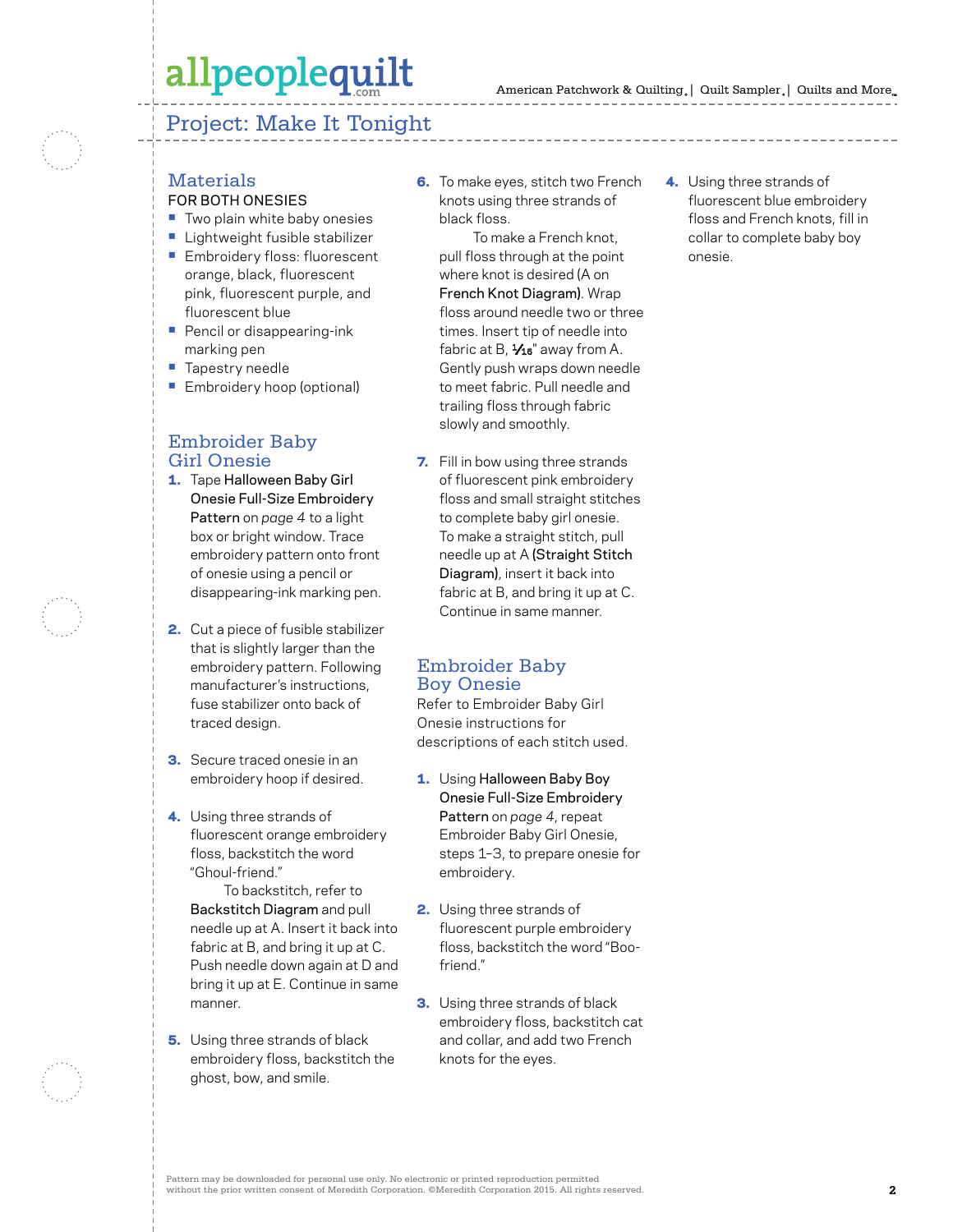American Patchwork & Quilting | Quilt Sampler | Quilts and More **100534933**

-------------------

 $-$ 

 $- - - - -$ 

### Project: Make It Tonight





--------------





STRAIGHT STITCH DIAGRAM